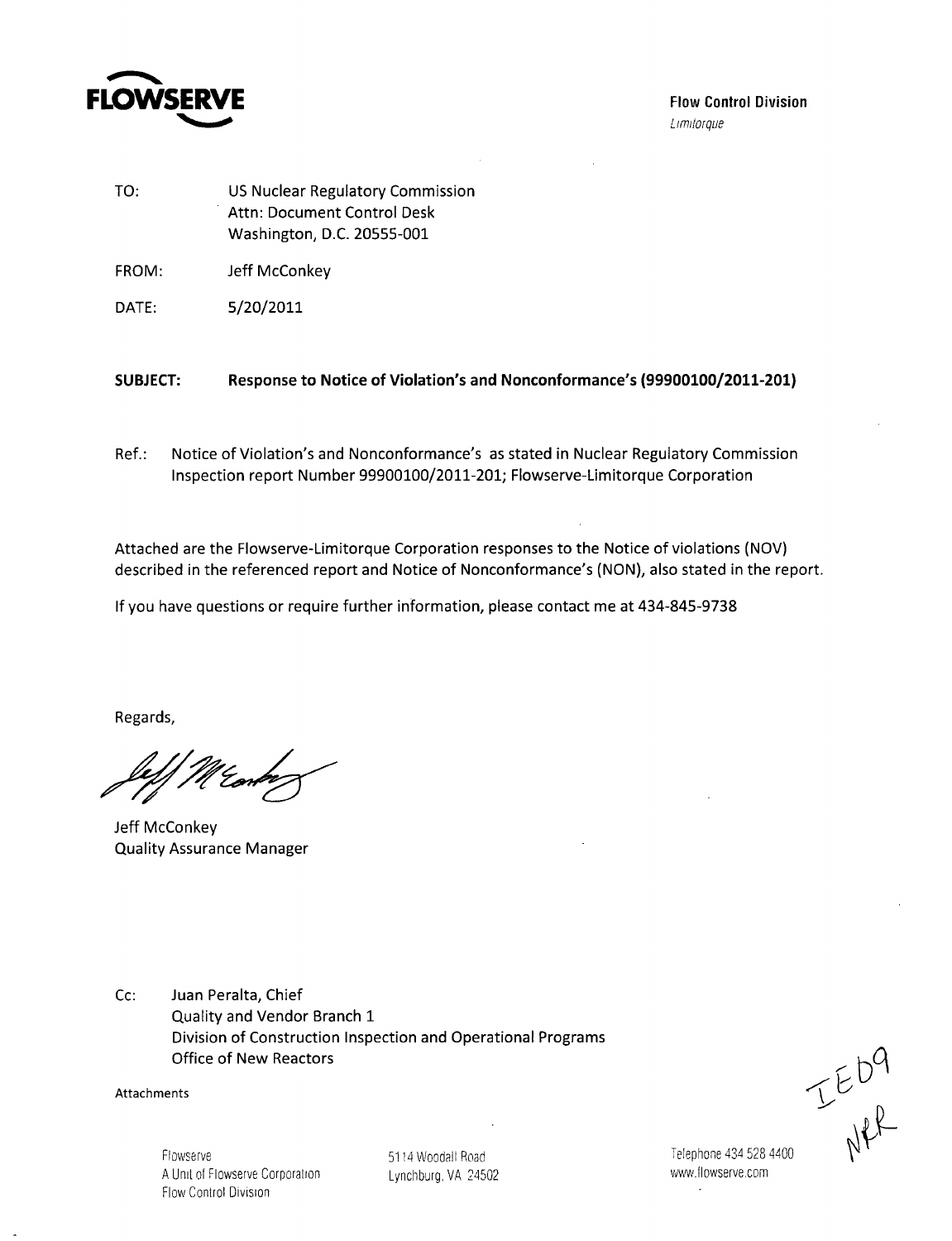## Reply to Notice of Violation NRC Inspection Report 99900100/2011-201; Flowserve

#### Violation VIO 99900100/2011-201-01

The Violation as stated in the referenced Notice of Violation (NOV) is as follows:

Title 10 of the Code *of Federal Regulations* (10 CFR) 21.21 (a), "Notification of failure to comply or existence of a defect and its evaluation," requires, in part, that "[e]ach individual, corporation, partnership, or other entity subject to the regulations in this part shall adopt appropriate procedures to -- (2) [ejnsure that if an evaluation of an identified deviation or failure to comply potentially associated with a substantial safety hazard cannot be completed within 60 days from discovery of the deviation or failure to comply, an interim report is prepared and submitted in writing to the Commission... within 60 days of discovery of the deviation or failure to comply."

Quality Assurance Procedure (QAP), QAP 13.2, "Reporting of Defects for Safety Related Equipment," Revision 15, states, in part, that "[a]ny defect condition under evaluation which cannot be completed within 60 days from date of discovery shall be reported to the Nuclear Regulatory Commission (NRC) in the form of an Interim Report within 60 days."

Contrary to the above, as of March 4, 2011, Limitorque did not complete an evaluation and failed to prepare and submit in writing to the Commission an interim report within 60 days of discovery of an identified deviation or failure to comply potentially associated with a substantial safety hazard. Specifically, the NRC inspection team determined that Limitorque had not completed its evaluation, nor prepared and submitted an Interim Report to the Commission for an ongoing Part 21 evaluation initially identified on September 28, 2010.

This issue has been identified as Violation 99900100/2011-201-01.

This is a Severity Level IV Violation (Section 6.5).

## Reasons for the Violation

Flowserve failed to follow the established timeline in procedure QAP 13.2 "Reporting of Defects for Safety Related Equipment". An active Part 21 file was established and the appropriate evaluation was in process but Flowserve failed to file an interim report to the NRC commission as required after 60 days.

## Corrective Actions Taken

Flowserve is still in the process of evaluation of the above potential Part 21 and is in the process of preparing an interim report to submit to the NRC commission by 6/3/11 or before. Flowserve has also retrained all members of the Part 21 committee to the requirements of **QAP** 13.2 (Reporting of Defects for Safety related Equipment).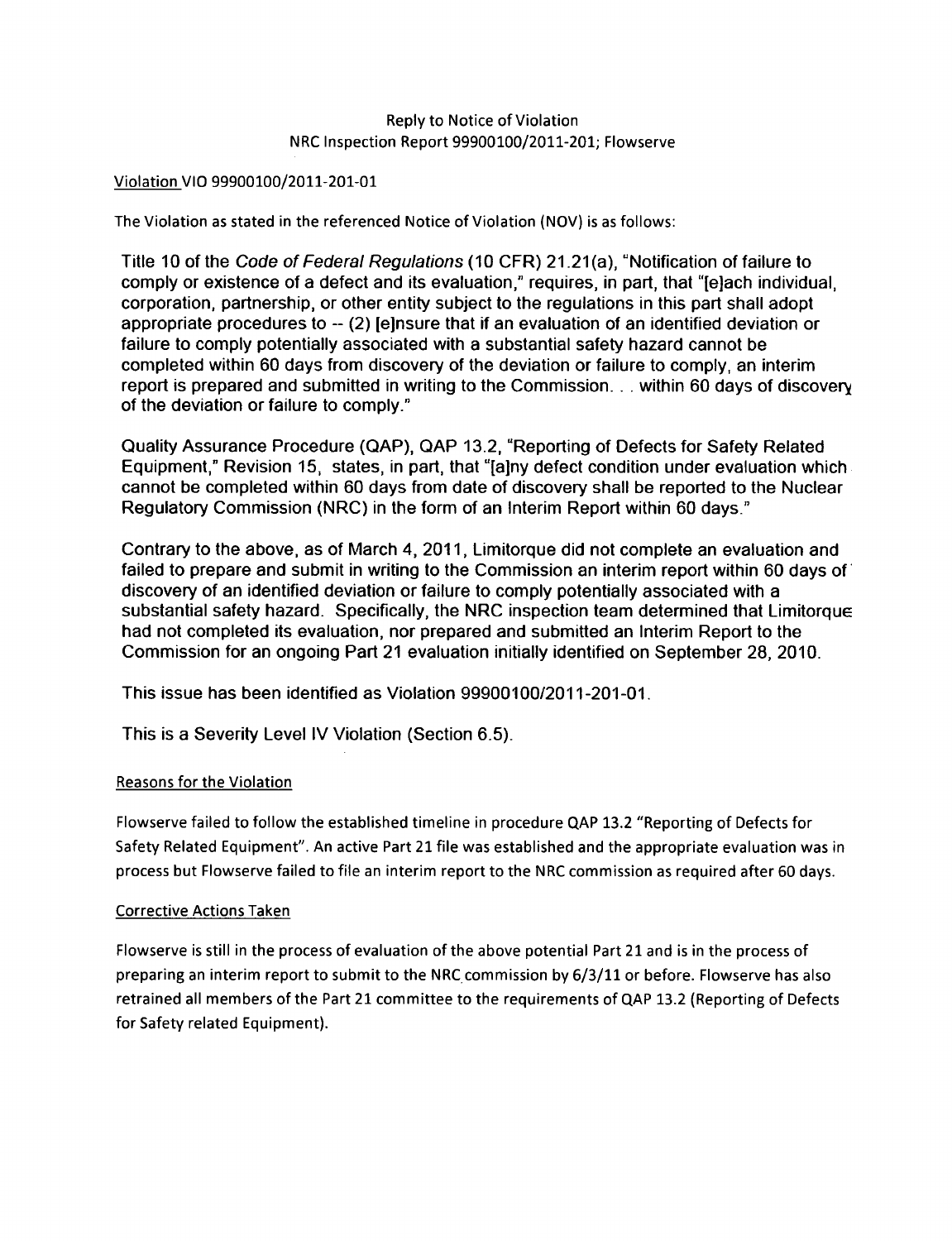## Actions to Avoid Future Violations

Flowserve will follow the requirements of existing procedure QAP 13.2. The Quality Assurance manager will also visually track any "open" Part 21 evaluation to make sure all timelines are adhered to and report to upper management as needed of the status.

## Date of Full Compliance

 $\mathbf{r}$ 

Corrective actions will be completed by 6/3/11.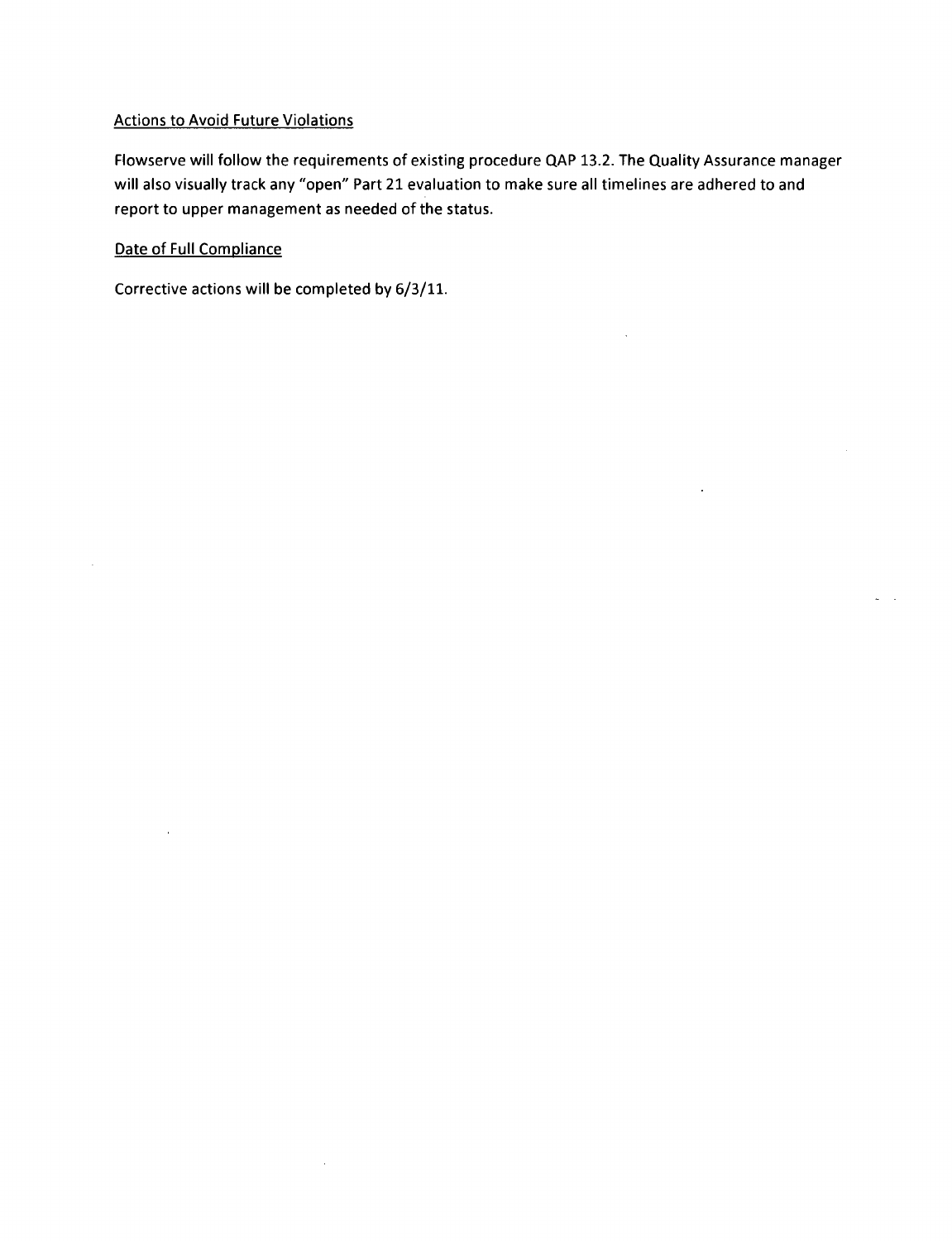#### Reply to Notice of Violation NRC Inspection Report 99900100/2011-201; Flowserve

#### Violation VIO 99900100/2011-201-02

The Violation as stated in the referenced Notice of Violation (NOV) is as follows:

10 CFR 21.21(a), requires, in part, that "[ejach individual, corporation, partnership, or other entity subject to the regulations in this part shall adopt appropriate procedures to -- (1) [ejvaluate deviations and failures to comply to identify defects and failures to comply associated with substantial safety hazards as soon as practicable **...** in order to identify a reportable defect or failure to comply that could create a substantial safety hazard, were it to remain uncorrected."

QAP 13.2 states, in part, that "if during the review, Quality Assurance determines the condition is "Not Reportable" or "Not Applicable", the basis for the decision shall be documented" in the Limitorque Corrective Action Requests (LCARs), and Audit Deficiency Notifications (ADNs). QAP 13.2 also states that Discrepant Material Reports (DMRs), Field Service Reports, Customer Reported Problems, LCARs, and ADNs /Audit Findings are the methods used by Limitorque to identify nonconforming conditions and deviations that need to be evaluated for reportability.

Contrary to the above, as of March 4, 2011, Limitorque failed to adopt appropriate procedures to evaluate deviations and failures to comply. Specifically, Limitorque failed to document the basis for determining a nonconforming condition associated with safety related LCAR to be "Not Reportable" or "Not Applicable" and to adequately document the basis for determining nonconforming conditions associated with multiple ADNs to be "Not Reportable" or "Not Applicable." In addition, Limitorque failed to include procedural guidance to evaluate Customer Reported Problems and Field Service Reports for defects and failures to comply associated with substantial safety hazards in QAP 14.2, "Customer Complaint Procedure," and QAP 19.3, "Servicing," respectively.

These issues have been identified as Violation 99900100/2011-201-02.

This is a Severity Level IV Violation (Section 6.5).

## Reasons for the Violation

The LCAR, ADN , and CC database had been revised in the past year to require Part 21 evaluation and ATEX evaluation to all entries of this database. When this was done this feature automatically populated the existing entries with this requirement even if they had previously been closed. Flowserve failed to realize that we needed to go back through previously closed entries and document for Part 21 evaluation. Also, Flowserve did not have documented procedural guidance in QAP 14.2 "Customer Complaint Procedure" and **QAP** 19.3 "Service Procedure" for Part 21 evaluation.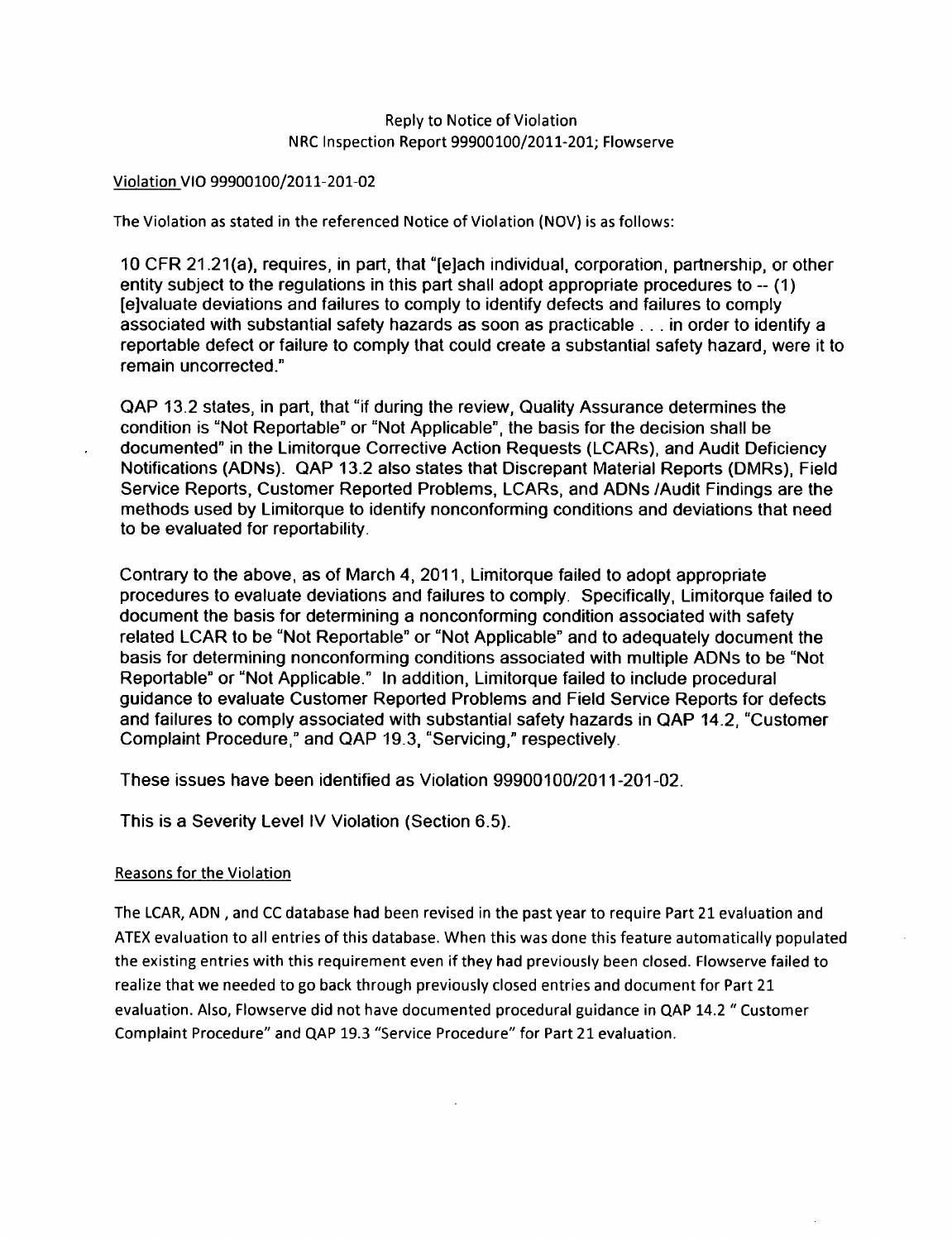## Corrective Actions Taken

Flowserve has gone back through (3) years of safety related LCAR's, ADN's and CC's to document the evaluations for Part 21 reportability. Flowserve will revised **QAP** 14.2 "Customer Complaint Procedure" and QAP 19.3 "Service Procedure" appropriately to require nonconforming conditions and deviations that could create a substantial safety hazard to be evaluation appropriately for reportability.

## Actions to Avoid Future Violations

Follow all established procedures relating to the evaluation of nonconforming conditions or deviations that could create a substantial safety hazard for Part 21 reportability.

 $\sim$ 

## Date of Full Compliance

Corrective actions will be completed by 5/31/11.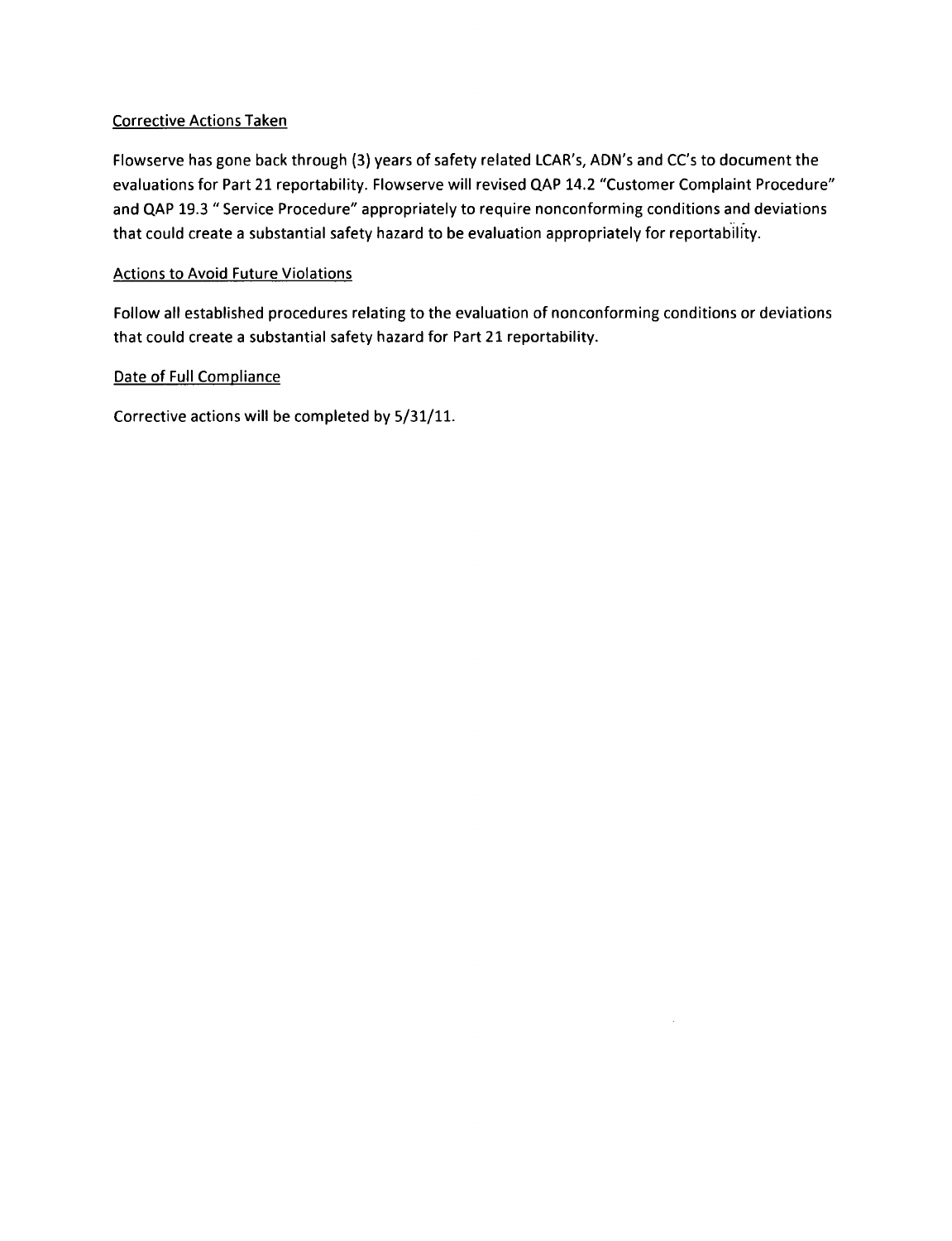## Reply to Notice of Violation NRC Inspection Report 99900100/2011-201; Flowserve

#### Violation VIO 99900100/2011-201-03

The Violation as stated in the referenced Notice of Violation (NOV) is as follows:

10 CFR 21.31 states, in part, that "[e]ach individual, corporation, partnership, dedicating entity, or other entity subject to the regulations in this part shall ensure that each procurement document for a facility, or a basic component issued **. .** specifies, when applicable, that the provisions of 10 CFR Part 21 apply."

QAP 6.1, "Purchasing Procedure," states that the procurement documents are to impose the requirements of 10 CFR Part 21 on its qualified suppliers in purchase orders for nuclear safety related materials, items, and services.

Contrary to the above, as of March 4, 2011, Limitorque issued procurement documents for basic components that did not impose the provisions of 10 CFR Part 21. Specifically, safety related services were procured from an approved vendor without imposing 10 CFR Part 21 reporting requirements.

This issue has been identified as Violation 99900100/2011-201-03.

This is a Severity Level IV Violation (Section 6.5).

## Reasons for the Violation

Safety related testing services were procured using a blanket purchase requisition form without imposing the requirement of 10CFR Part 21. Exova Testing Services Quality System meets the requirements of 10 CFR50 Appendix B and 10 CFR Part 21.

## Corrective Actions Taken

The blanket Purchase Requisition form has been revised as follows: "TESTING SHALL BE DONE IN ACCORDANCE WITH EXOVA QUALITY ASSURANCE MANUAL REV. 2 DATED 2/1/10, 10CFR50 APPENDIX B, 10CFR PART 21, AND NQA-1 ". Also, Revised **QAP** 6.1 appropriately to state requirements of safety related testing services.

Actions to Avoid Future Violations

Adhere to requirements of **QAP** 6.1

Date of Full Compliance

Corrective actions completed as of 5/18/11.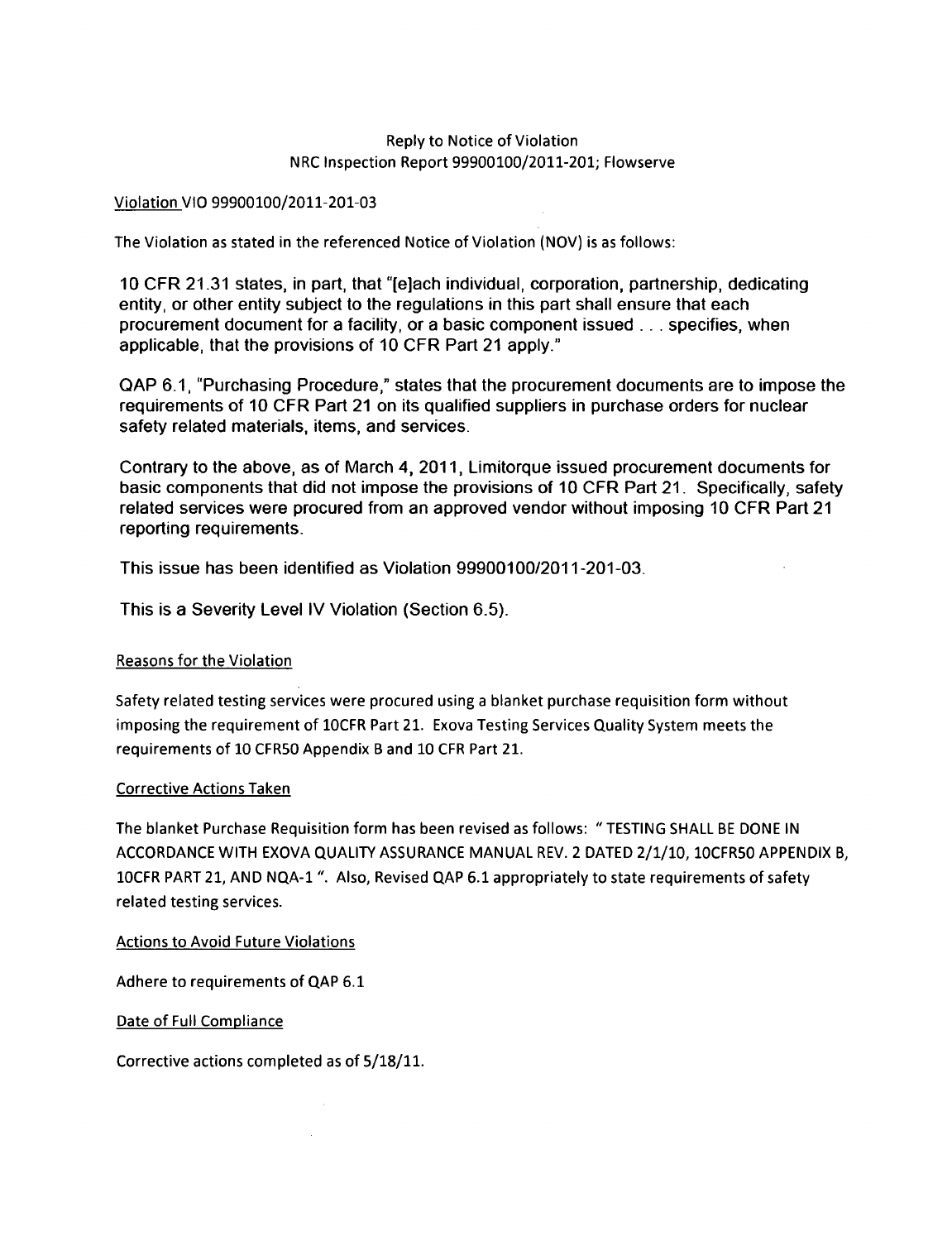#### Nonconformance NON 99900100/2011-201-04

The Nonconformance as stated in the referenced Notice of Notice of Nonconformance (NON) is as follows:

Criterion Ill, "Design Control," of Appendix B, "Quality Assurance Criteria for Nuclear Power Plants and Fuel Reprocessing Plants," to Title 10 of the *Code of Federal Regulations* (10 CFR) Part 50, "Domestic Licensing of Production and Utilization Facilities," states, in part, that "[m]easures shall be established to assure that applicable regulatory requirements and the design basis. **. .** are correctly translated into specifications, drawings, procedures, and instructions **....** The design control measures shall provide for verifying or checking the adequacy of design .... The verifying or checking process shall be performed by individuals or groups other than those who performed the original design."

Flowserve's "Quality Management System Manual" (QMSM), states, in part, that "design and development changes shall be identified and records maintained," and that "changes shall be reviewed, verified, and validated, as appropriate, and approved before implementation."

Contrary to the above, as of March 4, 2011, Limitorque failed to establish measures to assure that applicable regulatory requirements and design basis are correctly translated into specification, drawings, procedures, and instructions; and failed to perform independent reviews of changes to software used in the manufacturing of safety related actuators. Specifically, Limitorque failed to develop guidance for when software reviews are to be performed and to independently verify changes to the "Configurator" software used in the design and assembly of safety related Limitorque actuators.

This issue has been identified as Nonconformance 99900100/2011-201-04.

#### Reasons for the Nonconformance

The product configurator is not used for the design of the SMB and HBC nuclear product. The configurator is solely used for the selection of the appropriate B/M's to construct the final assembly. When changes are made to the controlling EPS documents an ECN is generated. Subsequently the configurator will also be updated. Only the configurator administrator can make changes to the EPS document and the product configurator itself. Once the product configurator and EPS is updated the configurator administrator will run a sample check configurator to verify that the product configurator output is correct. At this point we were not performing an independent review of the software configurator changes.

#### Corrective Actions Taken

Flowserve will add an additional step to the product configurator output for SMB and HBC nuclear product that will require the ECN originator and another Engineer for verification. A signed scanned copy of this configuration output will be attached to the ECN. QAP **5.1** has been revised accordingly.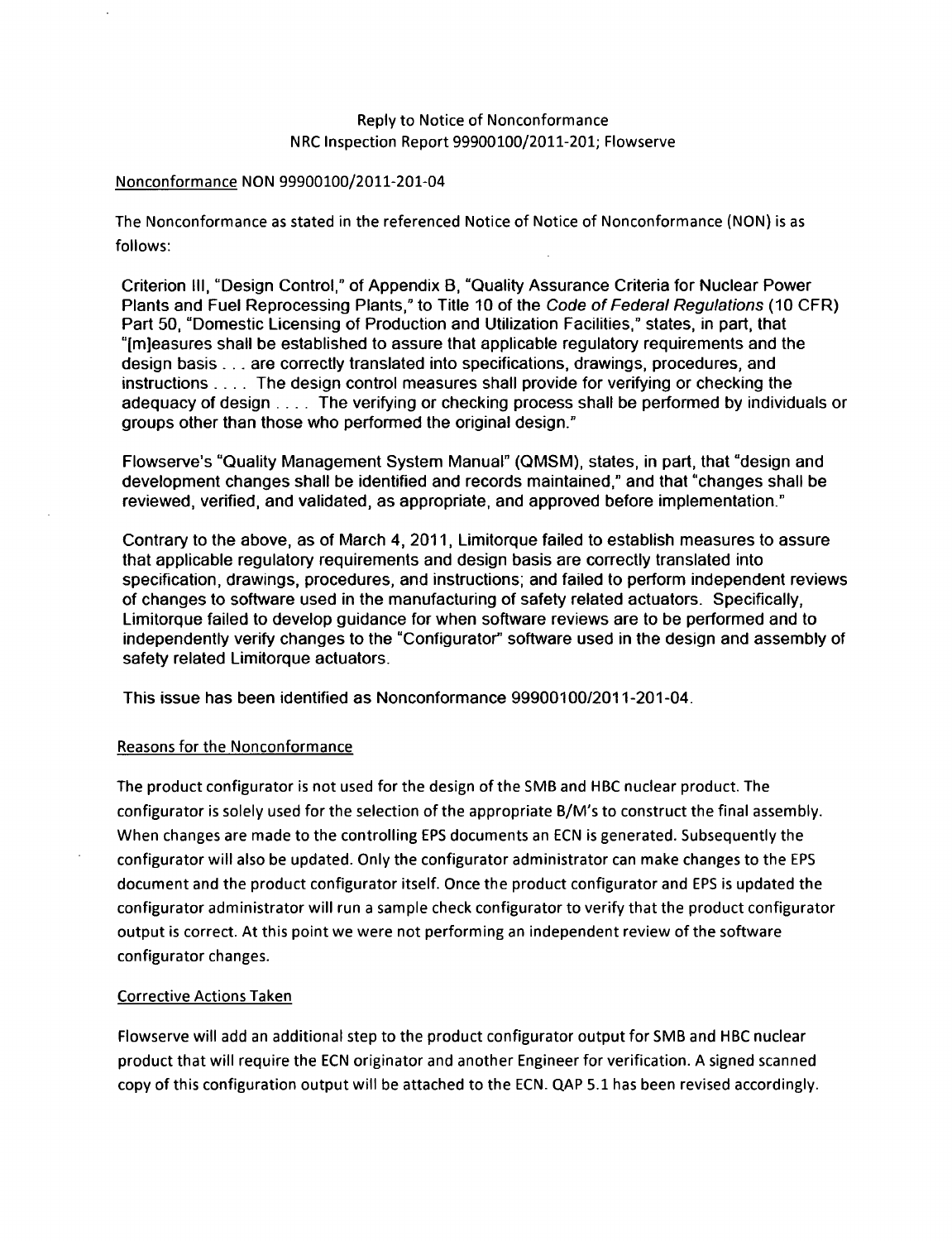# Actions to Avoid Future Nonconformance

Flowserve will verify this process by way of internal audits of the procedure **QAP** 5.1 and the process.

 $\bar{\beta}$ 

 $\sim$ 

Date of Full Compliance

 $\hat{\varphi}$  .

Corrective actions completed as of 5/20/11.

 $\sigma$  , is  $\sigma$  .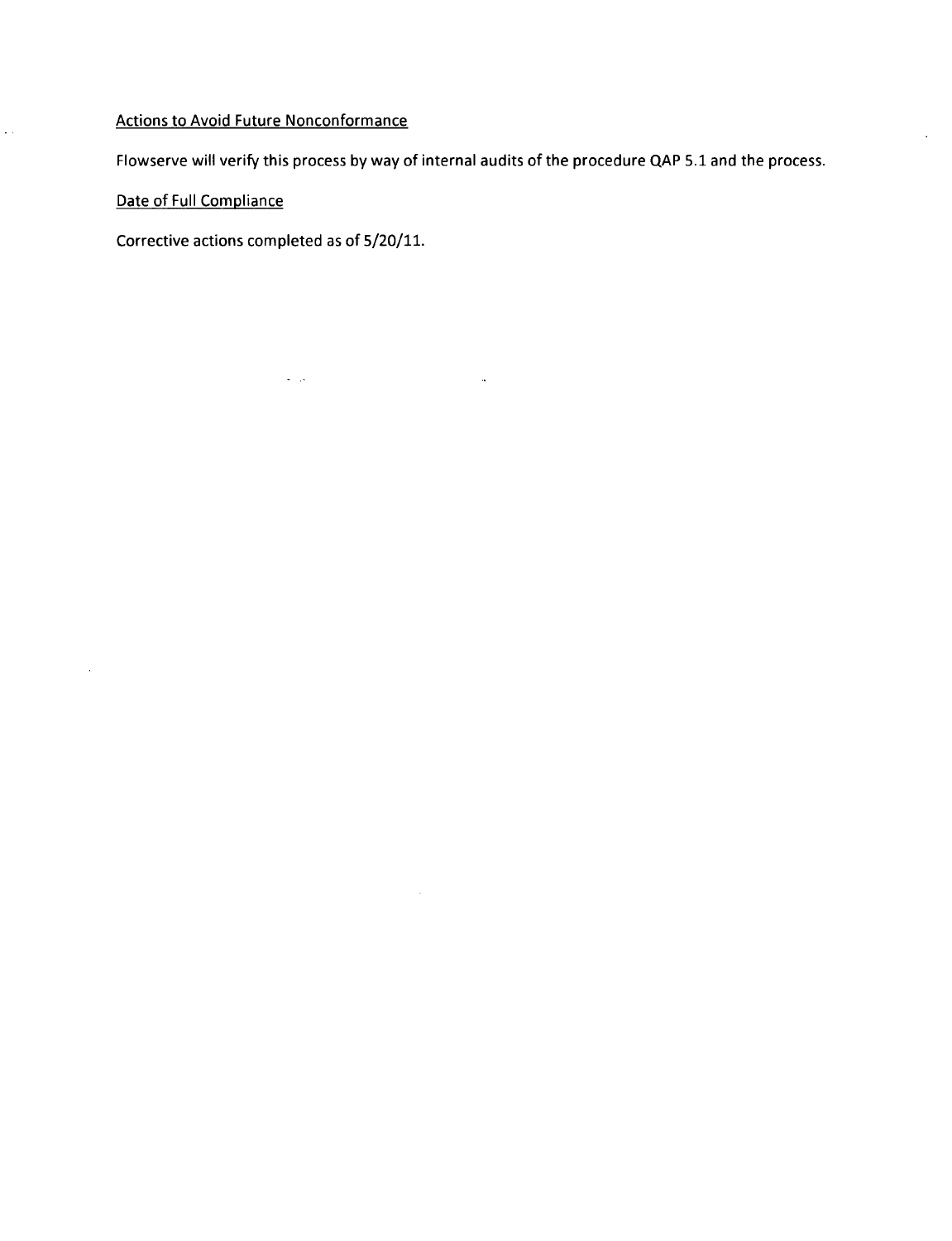## Nonconformance NON 99900100/2011-201-05

The Nonconformance as stated in the referenced Notice of Notice of Nonconformance (NON) is as follows:

Criterion IV, "Procurement Document Control," of Appendix B to 10 CFR Part 50 states, in part, that "[mjeasures shall be established to assure that applicable regulatory requirements, design basis and other requirements which are necessary to assure adequate quality are suitably included or referenced in the documents for procurement of material, equipment, and services."

Quality Assurance Procedure (QAP), QAP 6.1, "Purchasing Procedure," states that the procurement documents are to impose the requirements of Appendix B to 10 CFR Part 50 on its qualified suppliers in purchase orders (POs) for nuclear safety related materials, items, and services.

Contrary to the above, as of March 4, 2011, Limitorque failed to impose the requirements of Appendix B to 10 CFR Part 50 in documents for the procurement of safety related equipment and services. Specifically, Limitorque issued POs 179913 and 183027 for the purchase of electrical motors for use in safety related actuators without imposing the requirement of Appendix B to 10 CFR Part 50. In addition, Limitorque used "open" POs to procure calibration services for safety related instrumentation and analyses of lubricants used in safety related actuators without imposing the requirement of Appendix B to 10 CFR Part 50.

These issues have been identified as Nonconformance 99900100/2011-201-05

## Reasons for the Nonconformance

Purchase notes for electric motors did impose 10CFR Part 21 but did not specifically state 10CFR5O Appendix B. Also, "Open" PO's for services did not specifically state the requirement for 10CFR50 Appendix B.

# Corrective Actions Taken

Purchase note ( POL 17) for procurement of safety related motors has been revised to state both 10CFR50 Appendix B and 10CFR Part 21 are required. The "open" PO blankets for services have been revised to state the requirement of 10CFR50 Appendix B.

## Actions to Avoid Future Nonconformance

Above notes are automatically generated when the buyer procures any of the above nuclear safety related material, equipment, or services.

## Date of Full Compliance

Corrective actions completed 4/28/11.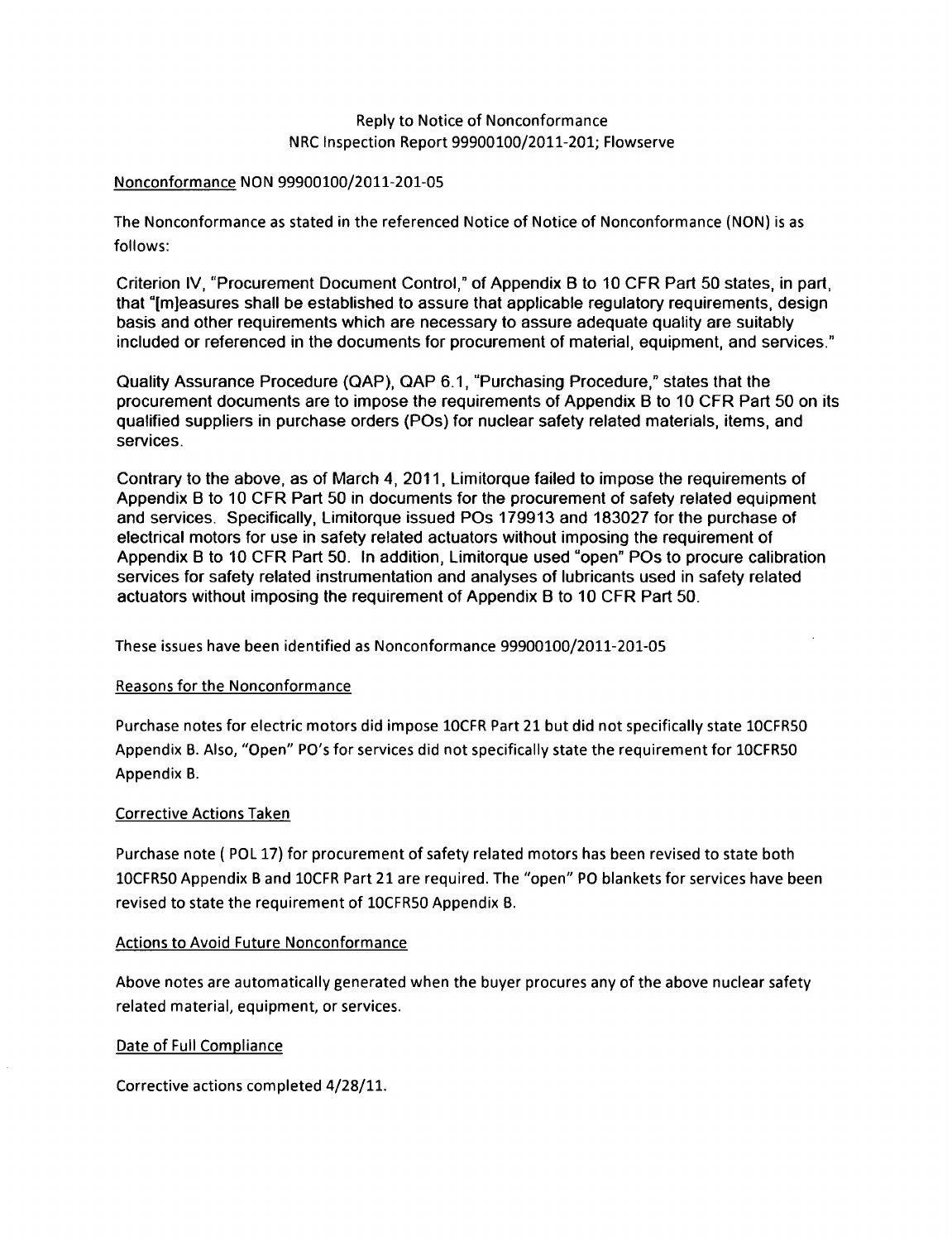#### Nonconformance NON 99900100/2011-201-06

The Nonconformance as stated in the referenced Notice of Notice of Nonconformance (NON) is as follows:

Criterion V, "Instructions, Procedures, and Drawings," of Appendix B to 10 CFR Part 50, states, in part, that "[a]ctivities affecting quality shall be prescribed by documented instructions, procedures, or drawing."

Flowserve's QMSM states, in part, that "[p]rocedures are established and shall be maintained that ensure the standard SMB, SMC, SB, SBD, and HBC qualified product design is maintained and that changes are reviewed for impact on Equipment Qualification."

Contrary to the above, as of March 4, 2011, Limitorque failed to provide instructions and procedures for certain activities affecting quality. Specifically, Limitorque used uncontrolled information (Additional QC Checks for SMB-000 Torque Switches) not documented in a quality related procedure to identify quality checks that need to be evaluated for SMB-000 torque switches used in safety related actuators. In addition, Limitorque failed to assure that activities affecting quality are correctly documented in quality procedures (e.g., QAP 3.1 and QAP 4.1) and assembly procedures (e.g., Assembly Procedure (AP) AP 9.2 and AP 9.3) used to design and assemble safety related actuators.

These issues have been identified as Nonconformance 99900100/2011-201-06.

#### Reasons for the Nonconformance

QC Inspector was using a document generated by Engineering that contained additional checks for SMB-000 torque switches that was not controlled in a procedure. Flowserve also had several procedures that needed to be revised to meet current assembly practices.

#### Corrective Actions Taken

IP 10.39 (Inspection Plan for Torque Switches) was revised to incorporate the additional checks established by engineering. QAP 3.1 "Order Entry Procedure", QAP 4.1 "Design & Development Procedure", AP 9.2 "Wiring Procedure", AP 9.3 "Mechanical Assembly Procedure" have been revised appropriately.

#### Actions to Avoid Future Nonconformance

Flowserve will review all procedures by the appropriate department for accuracy once every two years.

#### Date of Full Compliance

Corrective actions completed as of 5/19/11.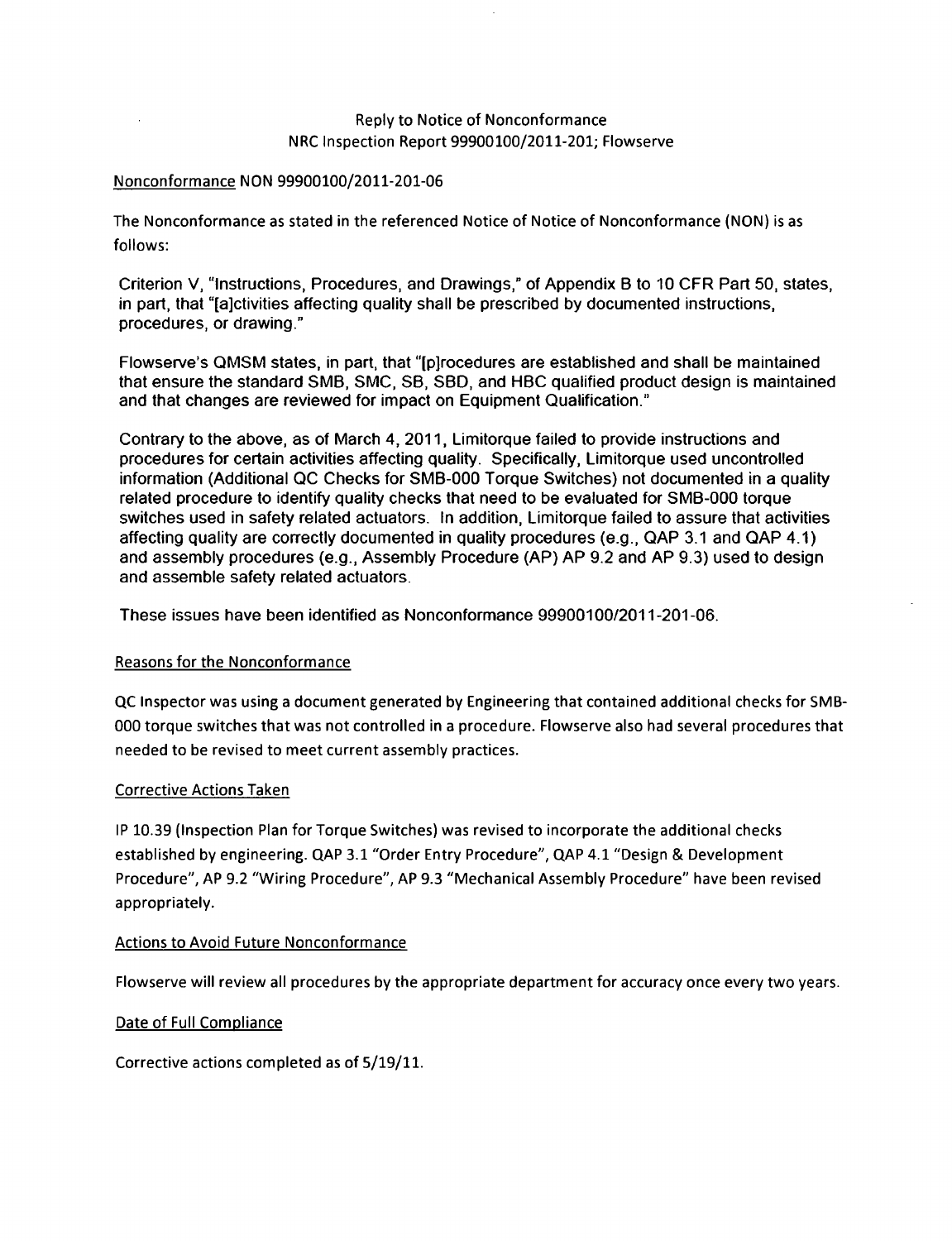## Nonconformance NON 99900100/2011-201-07

The Nonconformance as stated in the referenced Notice of Notice of Nonconformance (NON) is as follows:

Criterion VII, "Control of Purchased Material, Equipment, and Services," of Appendix B to 10 CFR Part 50 states, in part, that "measures shall be established to assure that purchased material, equipment, and services whether purchased from a contractor or subcontractor conform to the procurement documents **....** The effectiveness of the control of quality by contractors and subcontractors shall be assessed by the applicant or designee . **... "**

Contrary to the above, as of March 4, 2011, Limitorque failed to establish measures to assure that the purchase of material, equipment, or services conformed to procurement documents. Specifically, Limitorque accepted material test reports for components and materials used in safety related actuators provided by a non Appendix B subcontractor. In addition, Limitorque failed to identify or reference acceptance criteria for receipt inspection to verify that purchased equipment conform to procurement documents.

These issues have been identified as Nonconformance 99900100/2011-201-07.

## Reasons for the Nonconformance

Inspection procedure QCP 10.5 "Inspection of Safety related Nuclear Service Units Parts Orders" did not give clear reference to the acceptance criteria or where to find the acceptance criteria. Also, Flowserve was performing a spectral analysis on all incoming bar stock steel and was comparing this to the certified material test reports received with the material, but Flowserve failed to realize that the mechanical properties ( tensile, yield, elongation, ect..) on the certifications needed to be verified by way of a "commercial grade survey" of the testing lab.

## Corrective Actions Taken

The laboratory performing the mechanical testing for Earle M. Jorgenson will be added to the AVL for the requirement of a "Commercial Grade Survey". The 2011 audit schedule will be revised to schedule this commercial grade survey. The appropriate survey check sheets will be developed. Also, **QCP** 10.5 has been revised to incorporate the acceptance criteria of the engineering drawings.

## Actions to Avoid Future Nonconformance

See corrective actions

Date of Full Compliance

Corrective action will be completed by 6/30/11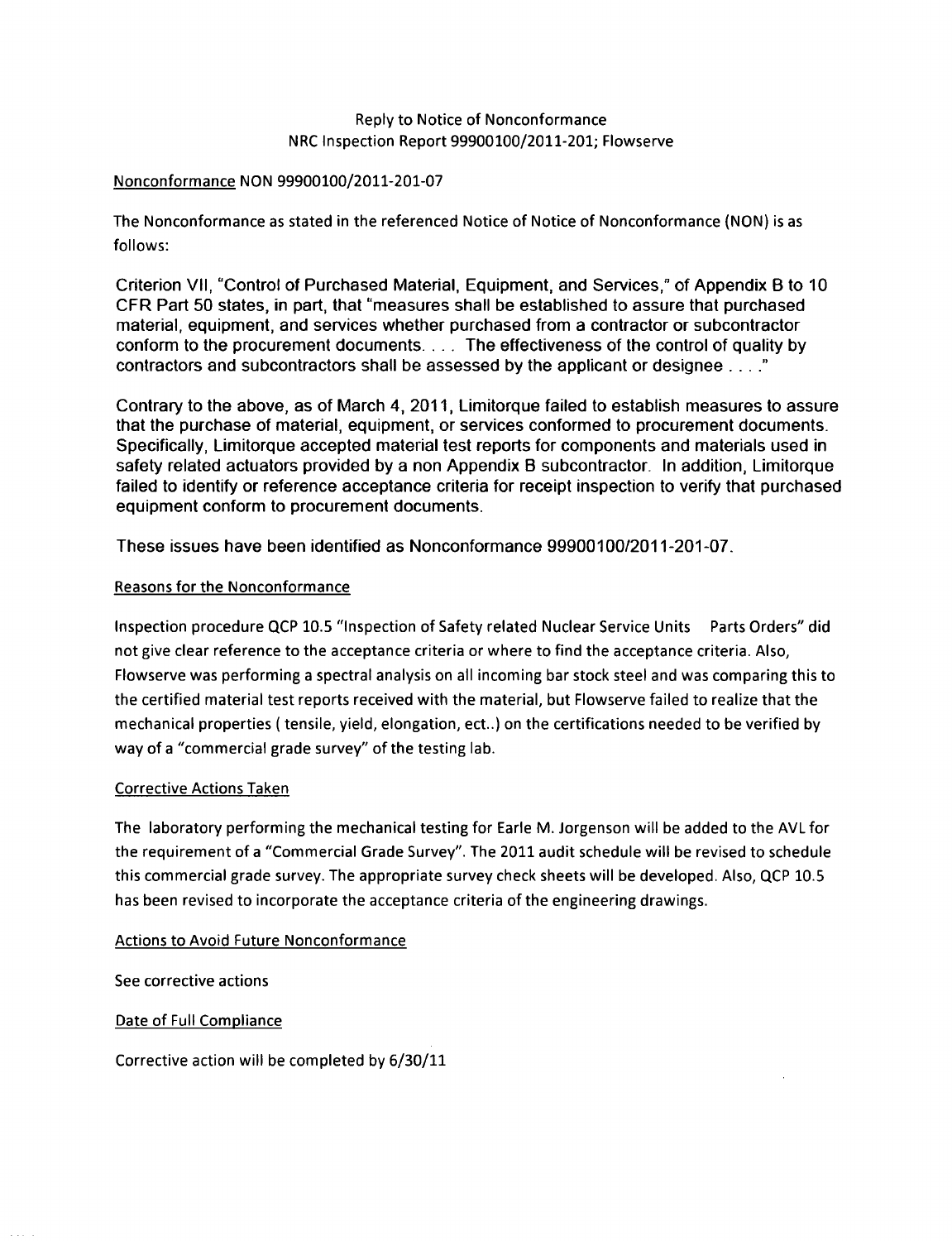#### Nonconformance NON 99900100/2011-201-08

The Nonconformance as stated in the referenced Notice of Notice of Nonconformance (NON) is as follows:

Criterion VII of Appendix B to 10 CFR Part 50, states, in part, that "measures shall be established to assure that purchased material, equipment, and services conform to the procurement documents. These measures shall include provisions, as appropriate, for source evaluation and selection, objective evidence of quality furnished by a contractor or subcontract, inspection at a contractor or subcontract source, and examination of product upon delivery."

Contrary to the above, as of March 4, 2011, Limitorque performed an external audit of an approved supplier on the Approved Vendors List for safety related components and services that did not evaluate the supplier's compliance with the requirements of Appendix B to 10 CFR Part 50. Specifically, in June 2009, Limitorque performed an audit of a qualified supplier of safety related actuator products and services including testing and calibration services. The audit evaluated the applicable requirements of International Standardization Organization (ISO) 9001:2000 and International Standardization Organization/International Electrotechnical Commission (ISO/IEC) 1725 for calibration services but did not include an evaluation of the applicable requirements for Appendix B to 10 CFR Part 50.

This issue has been identified as Nonconformance 99900100/2011-201-08

## Reasons for the Nonconformance

Flowserve maintains Instrument Calibration & Technical Services on our Approved Vendors listing for the purpose of providing commercial grade calibration services. ICTS is audited by Flowserve and meets all requirements of ISO 9001:2000, ISO/IEC 17025:2005 & ANSI/NCSL Z540-1-1994. Flowserve uses the ANSI/NCSL Z540-1-1994 Evaluation checklist to document all audit activities. Flowserve maintains an "open" blanket PO that contains a purchasing note that requires all calibration services to accompany a certificate of calibration that contains any "out of tolerance" conditions found. Flowserve would then take this information and evaluate its effect by way of our **10** CFR50 Appendix B Quality System. Flowserve does not feel that this is a valid nonconformance.

## Corrective Actions Taken

Develop a "Commercial Grade Survey" checklist and re-audit to this new criteria.

## Actions to Avoid Future Nonconformance

See above comments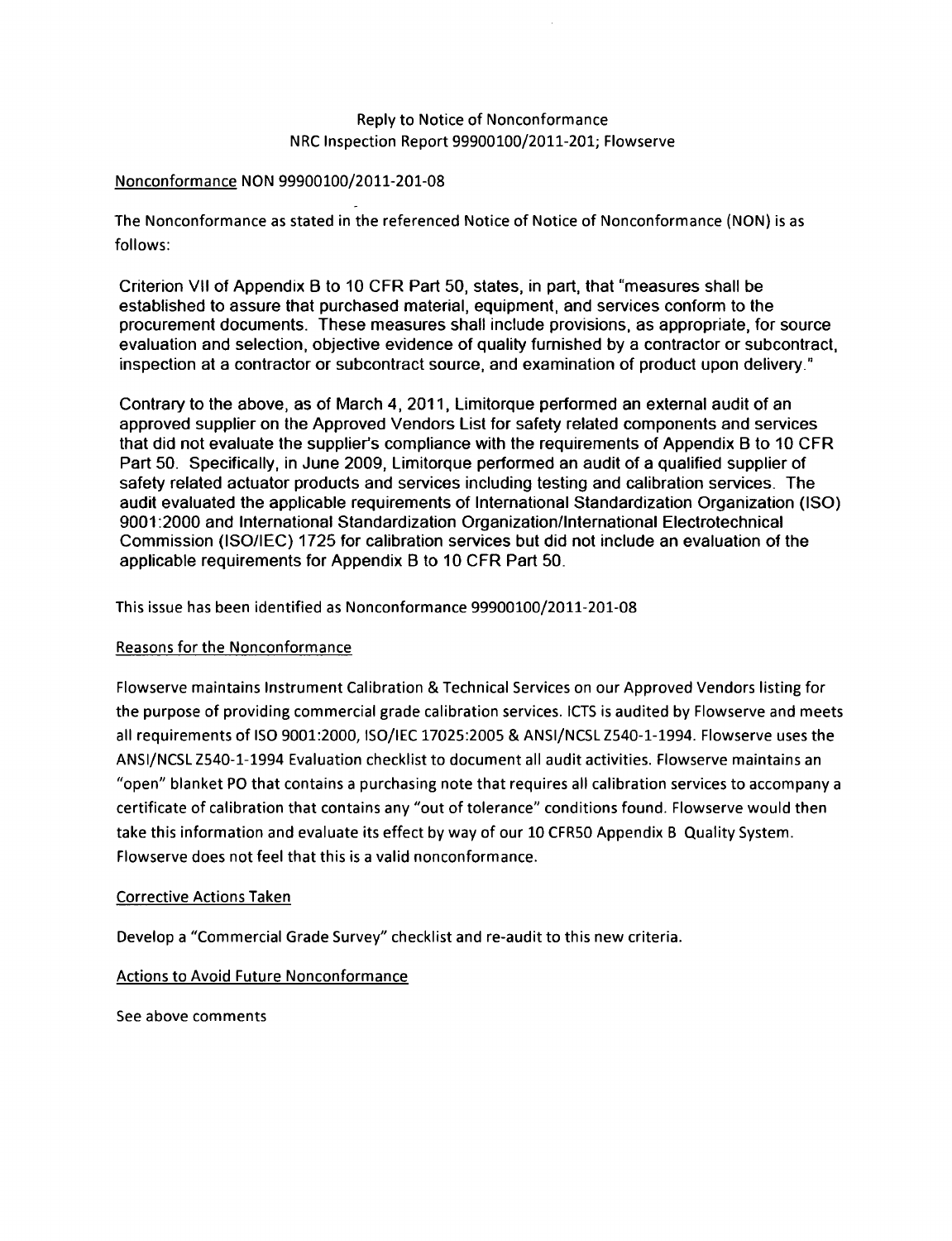# Date of Full Compliance

Flowserve feels we are in compliance but will also develop the new checklist as stated above and reaudit ICTS by 6/30/11.

 $\hat{\mathcal{L}}$ 

 $\mathcal{A}^{\text{max}}$ 

 $\bar{\phantom{a}}$  $\ddot{\phantom{a}}$ 

 $\ddot{\phantom{0}}$ 

 $\ddot{\phantom{a}}$